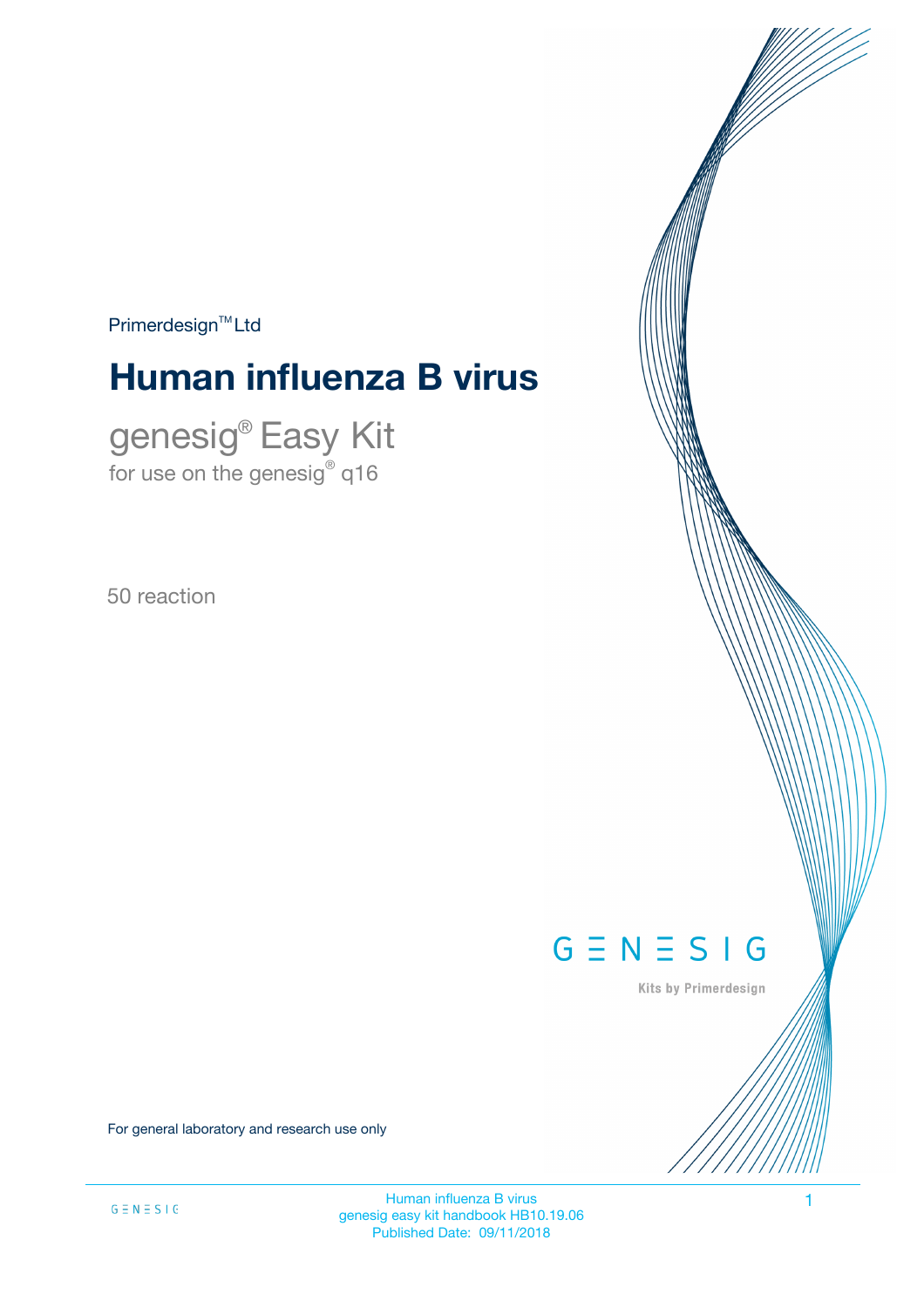# genesig® Easy: at a glance guide

#### **For each RNA test**

| Component                | <b>Volume</b>  | Lab-in-a-box pipette |  |
|--------------------------|----------------|----------------------|--|
| FluB primer/probe mix    | 5 <sub>µ</sub> |                      |  |
| Your RNA sample          | 5 <sub>µ</sub> |                      |  |
| oasig OneStep Master Mix | 10 µl          |                      |  |

#### **For each positive control**

| Component                 | Volume         | Lab-in-a-box pipette |  |
|---------------------------|----------------|----------------------|--|
| FluB primer/probe mix     | 5 <sub>µ</sub> |                      |  |
| Positive control template | 5 <sub>µ</sub> |                      |  |
| oasig OneStep Master Mix  | 10 µl          |                      |  |

#### **For each negative control**

| Component                | Volume         | Lab-in-a-box pipette |    |
|--------------------------|----------------|----------------------|----|
| FluB primer/probe mix    | 5 <sub>µ</sub> |                      |    |
| <b>Water</b>             | 5 <sub>µ</sub> |                      | ÷. |
| oasig OneStep Master Mix | 10 µl          |                      |    |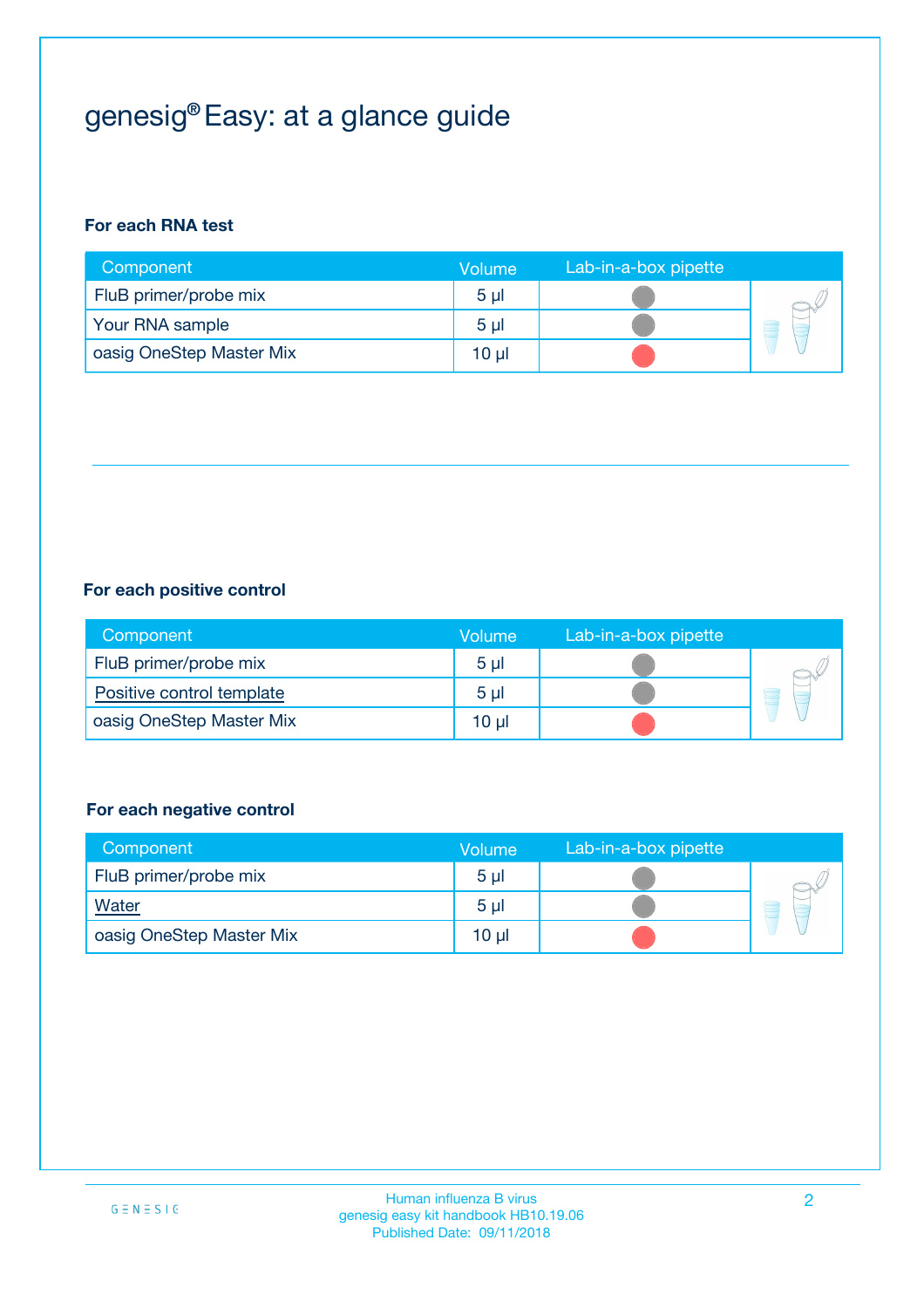## Kit Contents



## Reagents and equipment to be supplied by the user

#### **genesig® q16 instrument**

#### **genesig® Easy Extraction Kit**

This kit is designed to work well with all processes that yield high quality RNA and DNA but the genesig Easy extraction method is recommended for ease of use.

#### **genesig® Lab-In-A-Box**

The genesig Lab-In-A-Box contains all of the pipettes, tips and racks that you will need to use a genesig Easy kit. Alternatively if you already have these components and equipment these can be used instead.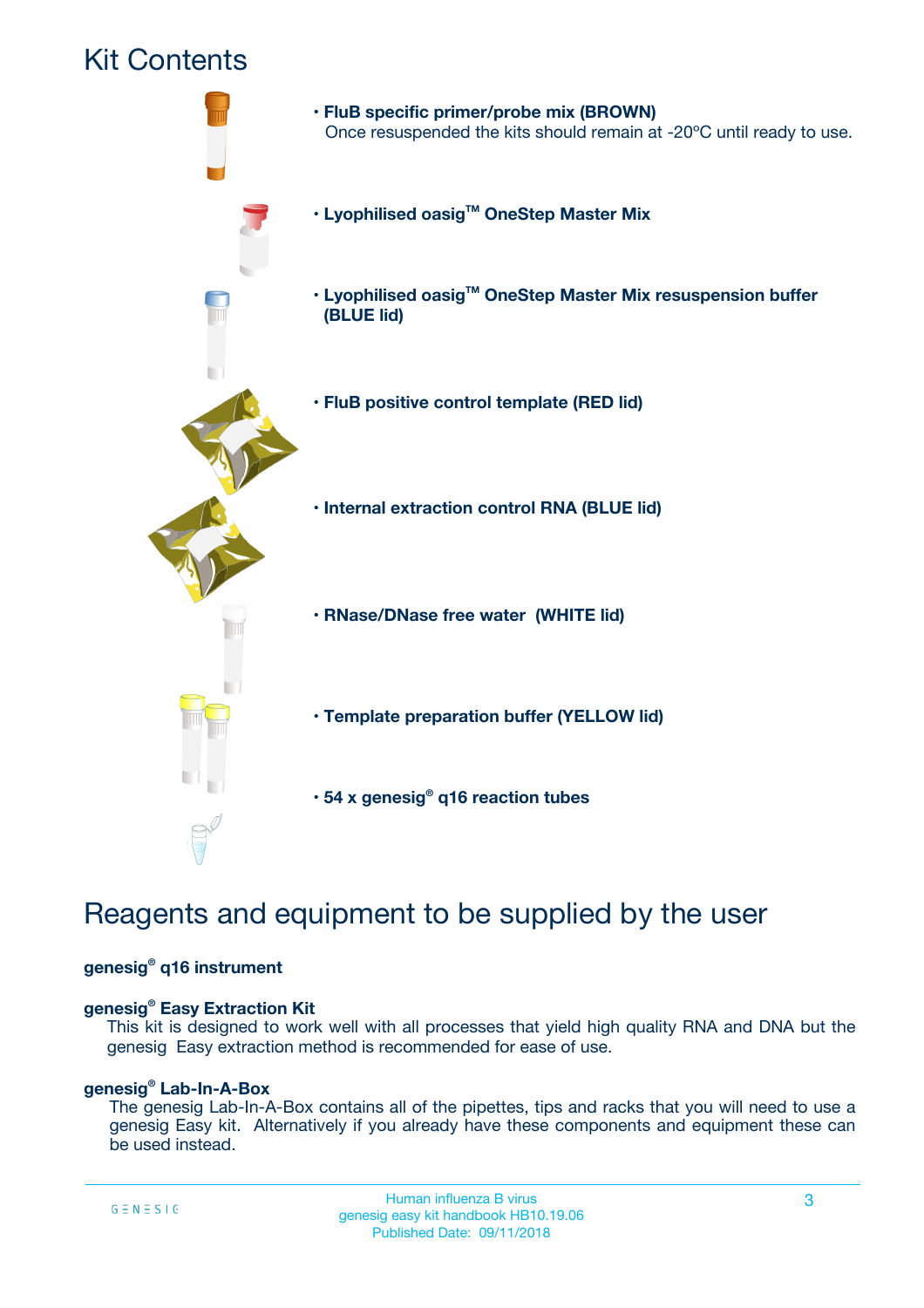## Step-by-step guide

### 1. Resuspend the test components



Use the blue pipette to transfer 500µ**l\*** of the oasig OneStep Master Mix resuspension buffer into the tube of lyophilised oasig OneStep Master Mix and mix well by gently swirling.

**\***Transfering 525µl of the oasig OneStep Master Mix resuspension buffer to your oasig OneStep Master Mix (instead of the 500µl recommended above) will enable you to take full advantage of the 50 reactions by accounting for volume losses during pipetting. In order to do so with the genesig Easy fixed volume pipettes use 1x blue, 2x red and 1x grey pipettes to make the total volume. Please be assured that this will not adversely affect the efficiency of the test.



Then use the blue pipette to transfer 500µl of water into the brown tube labelled FluB primers/probe. Cap and shake tube to mix. A thorough shake is essential to ensure that all components are resuspended. **Failure to mix well can produce poor kit performance.**

These components are now ready to use.

Store them in the freezer from hereon.

#### Top tip

- Ensure that the primer/probe mix is mixed thoroughly before each use by shaking.
- Once resuspended do not expose genesig Easy kit to temperatures above -20°C for longer than 30 minutes at a time.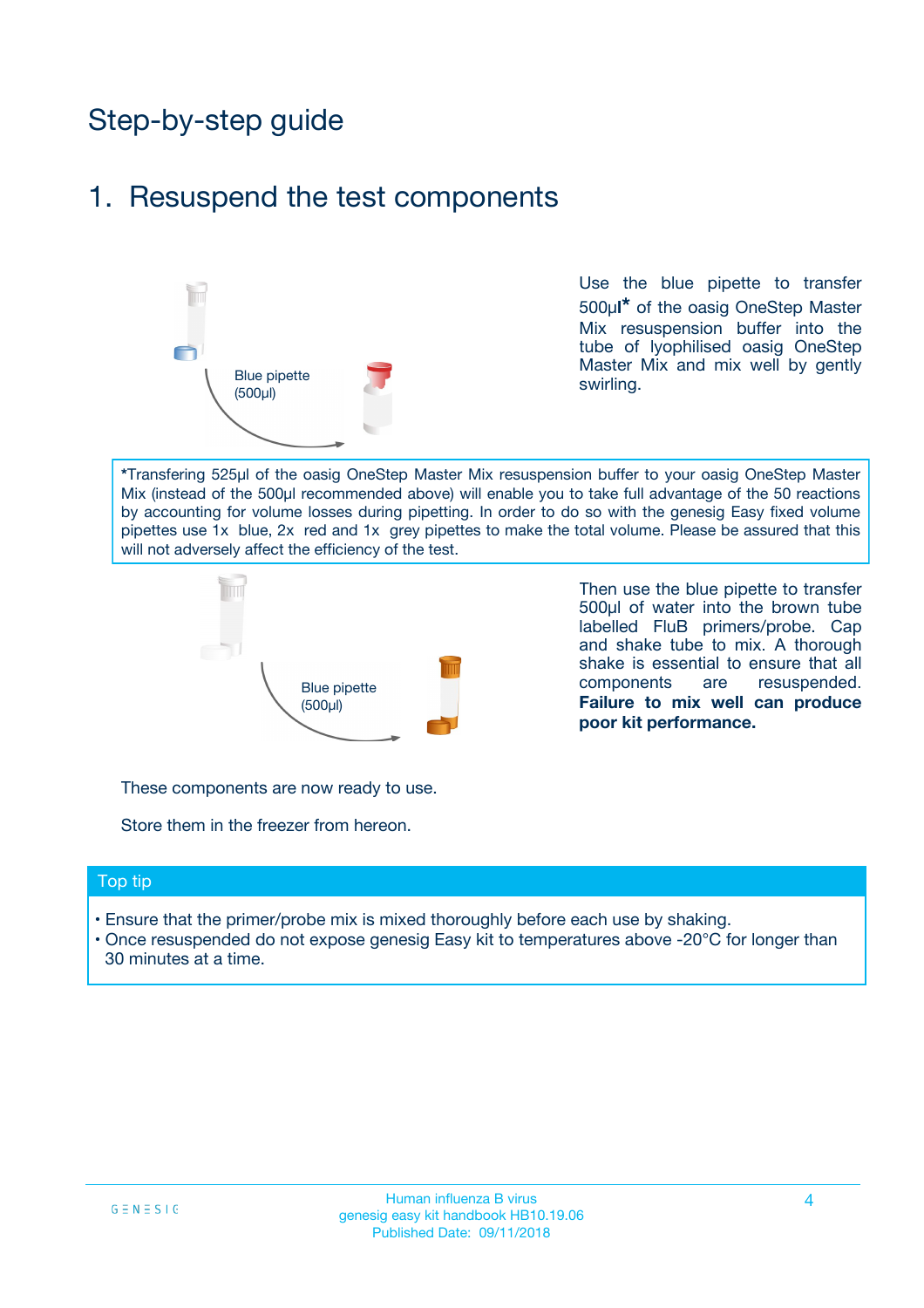## 2. Internal extraction control



Use the blue pipette to transfer 1000µl (2 x 500µl) of template preparation buffer into the Internal Extraction Control RNA tube. Cap and shake tube to mix.

Your kit contains Internal Extraction Control RNA. This is added to your biological sample at the beginning of the RNA extraction process. It is extracted along with the RNA from your target of interest. The q16 will detect the presence of this Internal Extraction Control RNA at the same time as your target. This is the ideal way to show that your RNA extraction process has been successful.

#### **If you are using an alternative extraction kit:**

Use the red pipette to transfer 10µl of Internal Extraction Control RNA to your sample **after** the lysis buffer has been added then follow the rest of the extraction protocol.

#### **If using samples that have already been extracted:**

Use the grey pipette to transfer 5µl of Internal Extraction Control RNA to your extracted sample.

### 3. Add primer/probe mix to all reaction tubes





For every reaction to be run, use the grey pipette to add 5µl of your FluB primers/probe mix to every tube.

#### Top tip

- Always pipette the primer/probe mix directly into the bottom of the tube.
- You can label the tube lids to aid your reaction setup but avoid labelling tube sides.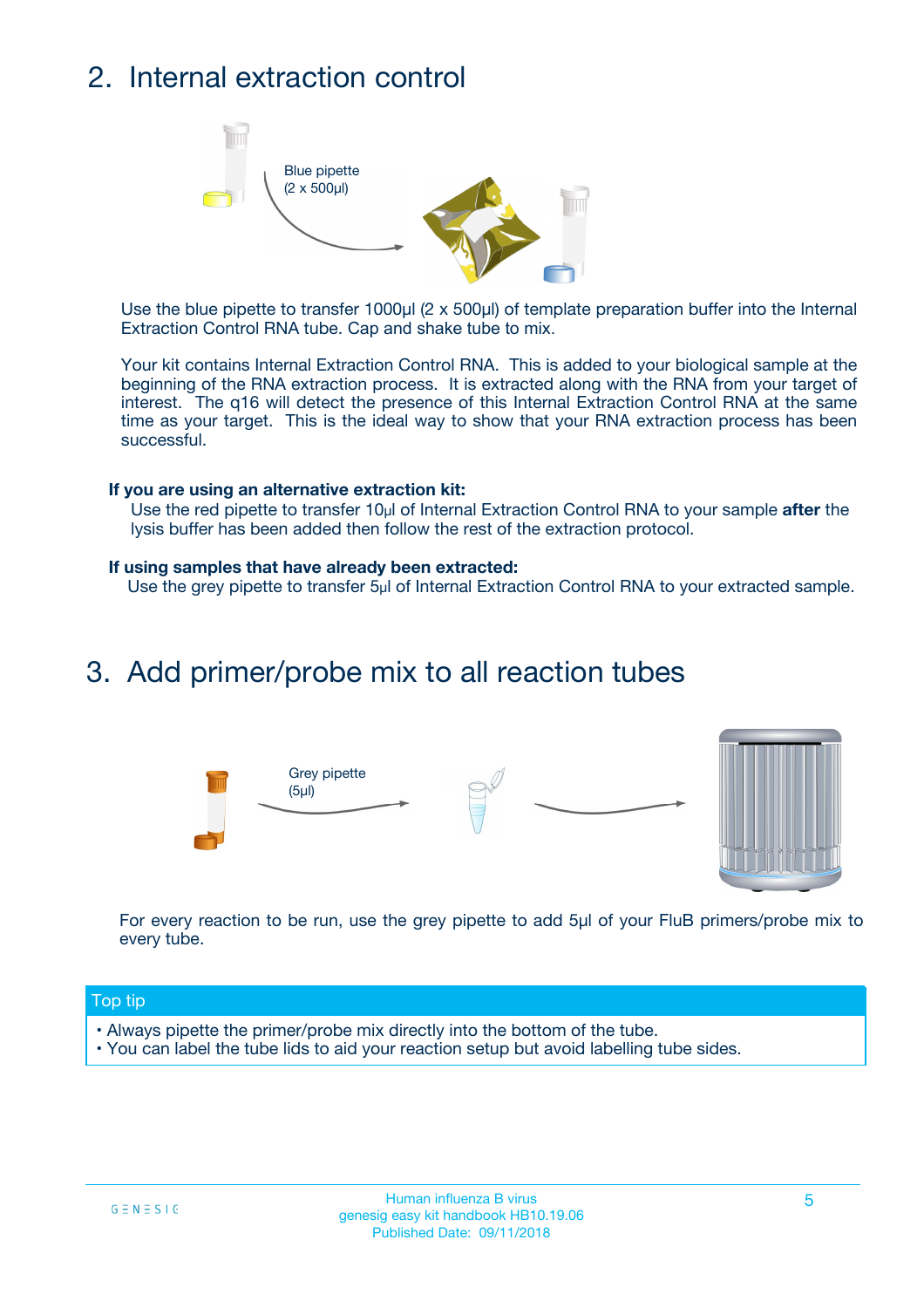# 4. Add Master Mix to all reaction tubes



For every reaction to be run, use the red pipette to add 10µl of the oasig OneStep Master Mix to the tubes containing primer/probe mix.

Move swiftly to begin your q16 run, as any delay after the oasig OneStep Master Mix has been added can effect the sensitivity of your test.

#### Top tip

**•** Always add the oasig OneStep Master Mix to the side of the tube to reduce the introduction of bubbles.

### 5. Negative control



For each test you will require a negative control. Instead of RNA water is used. This sample should typically prove negative thus proving that all of your positive samples really are positive.

To create a negative control reaction simply use the grey pipette to add 5µl of the water to the required reaction tubes. Close these tubes after adding the water.

Because some genesig kit targets are common in the environment you may occasionally see a "late" signal in the negative control. The q16 software will take this into account accordingly.

#### Top tip

**•** Always add the water to the side of the tube to reduce the introduction of bubbles.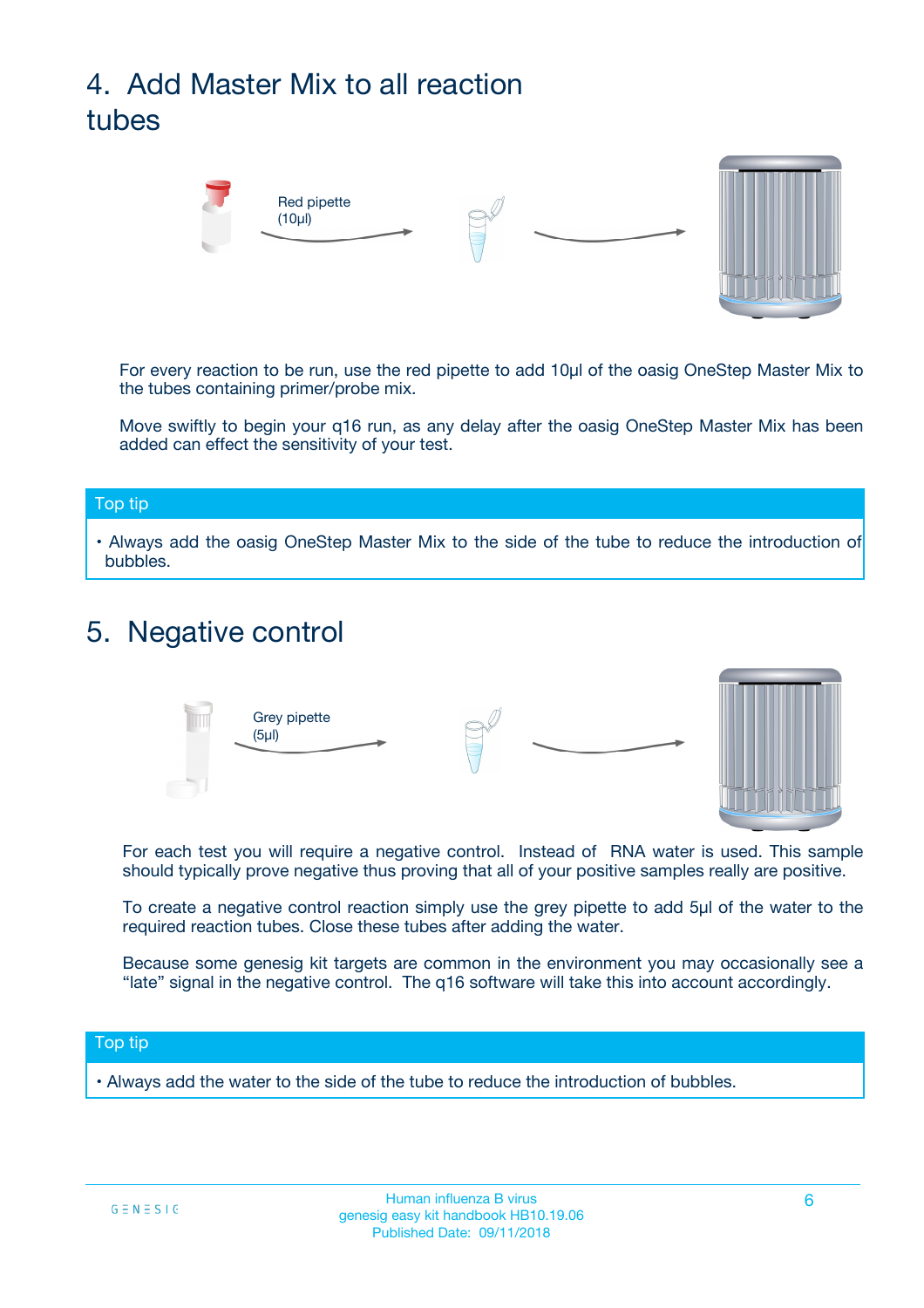## 6. Set up a test





For each sample you wish to analyse, use the grey pipette to add 5µl of your RNA sample to the required reaction tubes. Close these tubes after adding the sample. Always change pipette tips between samples.

#### Top tip

**•** Always add the RNA sample to the side of the tube to reduce the introduction of bubbles.

## 7. Positive control



Use the blue pipette to transfer 500µl of template preparation buffer into the positive control template tube. Cap and shake tube to mix.

Each time you run a test you will require a positive control. This is a small portion of RNA from your target of interest. It serves two purposes:

1. It will always test positive so it shows that everything is working as it should be.

2. The q16 software knows how much RNA is present in the positive control. So it can automatically compare your sample of interest with the positive control to calculate the amount of target RNA in your sample.

To create a positive control reaction simply use 5µl of the positive control instead of your RNA sample.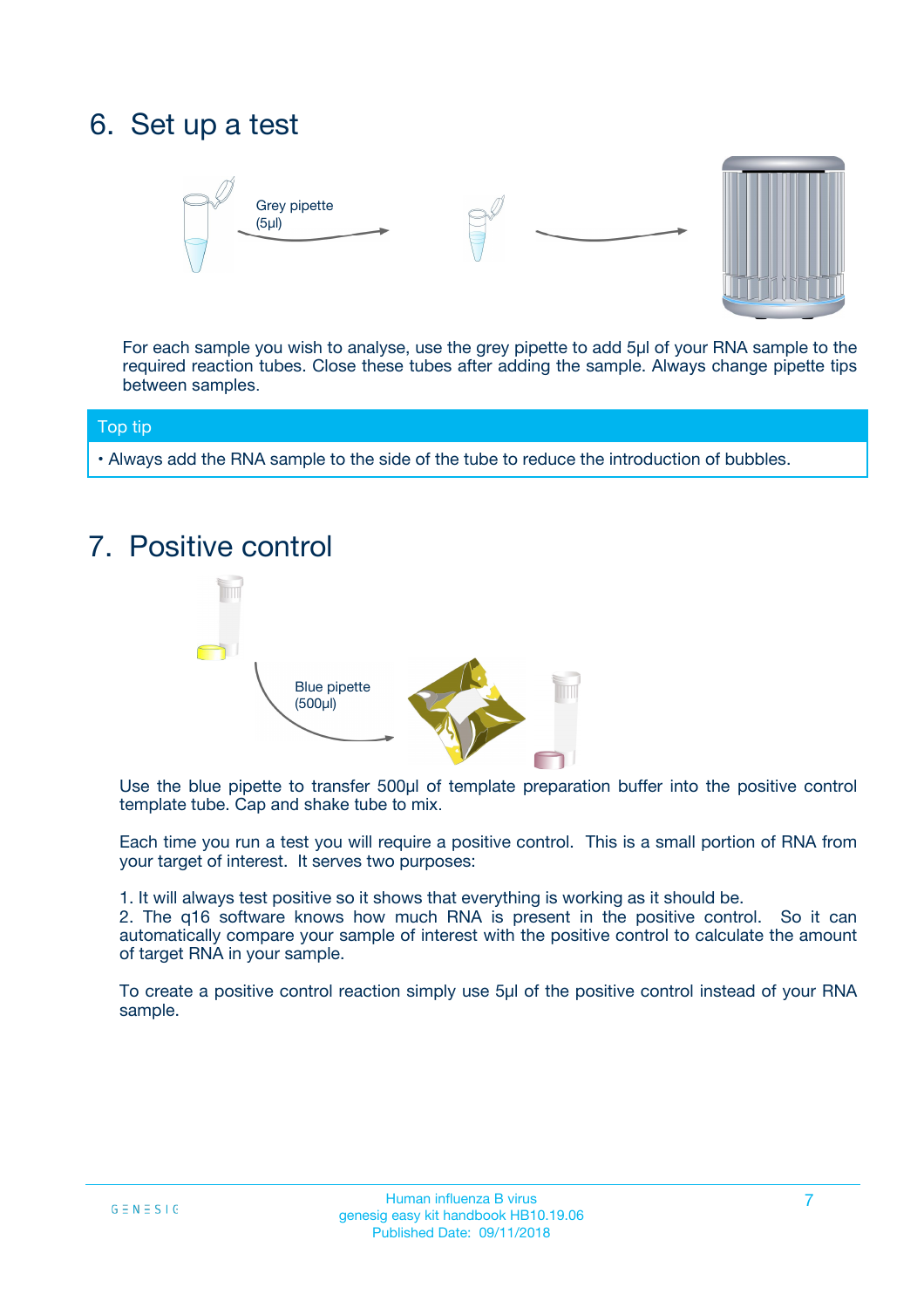



Take great care when setting up your positive control. The positive control template has the potential to give you a false positive signal in your other samples. Set positive controls up last after all other sample tubes are closed. Always change pipette tips between samples. You may even choose to set up positive controls in a separate room.

#### Top tip

**•** Always add the positive control template to the side of the tube to reduce the introduction of bubbles.

### 8. Running the test

Place the tubes into the correct positions in your q16 as defined by the software, this may include positioning of empty tubes to ensure that the q16 lid is balanced. The run can then be started.

|                         | genesig q16 PCR software - 1.2<br><b>Open Experiments:</b><br>Unsaved (New Experiment 2<br>$\blacktriangledown$                                                                                      | <b>E</b> Open<br>Save<br>$\sqrt{2}$ New                                   | $\Box$<br>Save As<br>$G \equiv N \equiv S \mid G$<br><b>B</b> Close<br><b>X</b> Configuration                    |
|-------------------------|------------------------------------------------------------------------------------------------------------------------------------------------------------------------------------------------------|---------------------------------------------------------------------------|------------------------------------------------------------------------------------------------------------------|
| Stages:<br><b>Notes</b> | Setup<br><b>Results</b>                                                                                                                                                                              | <b>Samples</b>                                                            |                                                                                                                  |
| <b>Notes</b>            | <b>Name and Details</b><br>New Experiment 2017-10-26 11:06<br>Kit type: genesig® Easy Target Detection kit<br>Instrument Id.:<br>Run Completion Time:<br>$\blacktriangle$<br>$\overline{\mathbf{v}}$ | Color<br>Name<br>Sample 1<br>Sample 2<br>Sample 3<br>Sample 4<br>Sample 5 | <b>Tests</b><br>Note<br>Color<br>Note<br>Name<br>على<br>4<br>Test 1<br>$\equiv$<br>$\equiv$<br>一个<br>借<br>÷<br>⊕ |
| <b>Well Contents</b>    |                                                                                                                                                                                                      |                                                                           | Run                                                                                                              |
| Pos.                    | Test                                                                                                                                                                                                 | Sample                                                                    | <b>Run Status</b>                                                                                                |
| $\blacktriangleleft$    | Test 1                                                                                                                                                                                               | Negative Control                                                          | $\blacktriangle$                                                                                                 |
| $\overline{2}$          | Test 1                                                                                                                                                                                               | Positive Control                                                          |                                                                                                                  |
| 3                       | Test 1                                                                                                                                                                                               | Sample 1                                                                  | Show full log                                                                                                    |
| $\overline{4}$          | Test 1                                                                                                                                                                                               | Sample 2                                                                  |                                                                                                                  |
| 5                       | Test 1                                                                                                                                                                                               | Sample 3                                                                  | <b>Run Control</b>                                                                                               |
| 6                       | Test <sub>1</sub>                                                                                                                                                                                    | Sample 4                                                                  |                                                                                                                  |
| $\overline{7}$          | Test 1                                                                                                                                                                                               | Sample 5                                                                  |                                                                                                                  |
| 8                       |                                                                                                                                                                                                      |                                                                           | $\triangleright$ Start Run<br>■ Abort Run                                                                        |
|                         |                                                                                                                                                                                                      |                                                                           | $\overline{\mathbf{v}}$                                                                                          |

#### Top tip

- Before loading tubes into the q16, check for bubbles! Flick the bottom of the tubes to remove any bubbles that may have formed during the test setup.
- Apply centrifugal force with a sharp wrist action to ensure all solution is at the bottom of the reaction tube.
- When repeating a test you can use a previous file as a template by clicking 'open' then selecting File name > Files of Type > Experiment file as template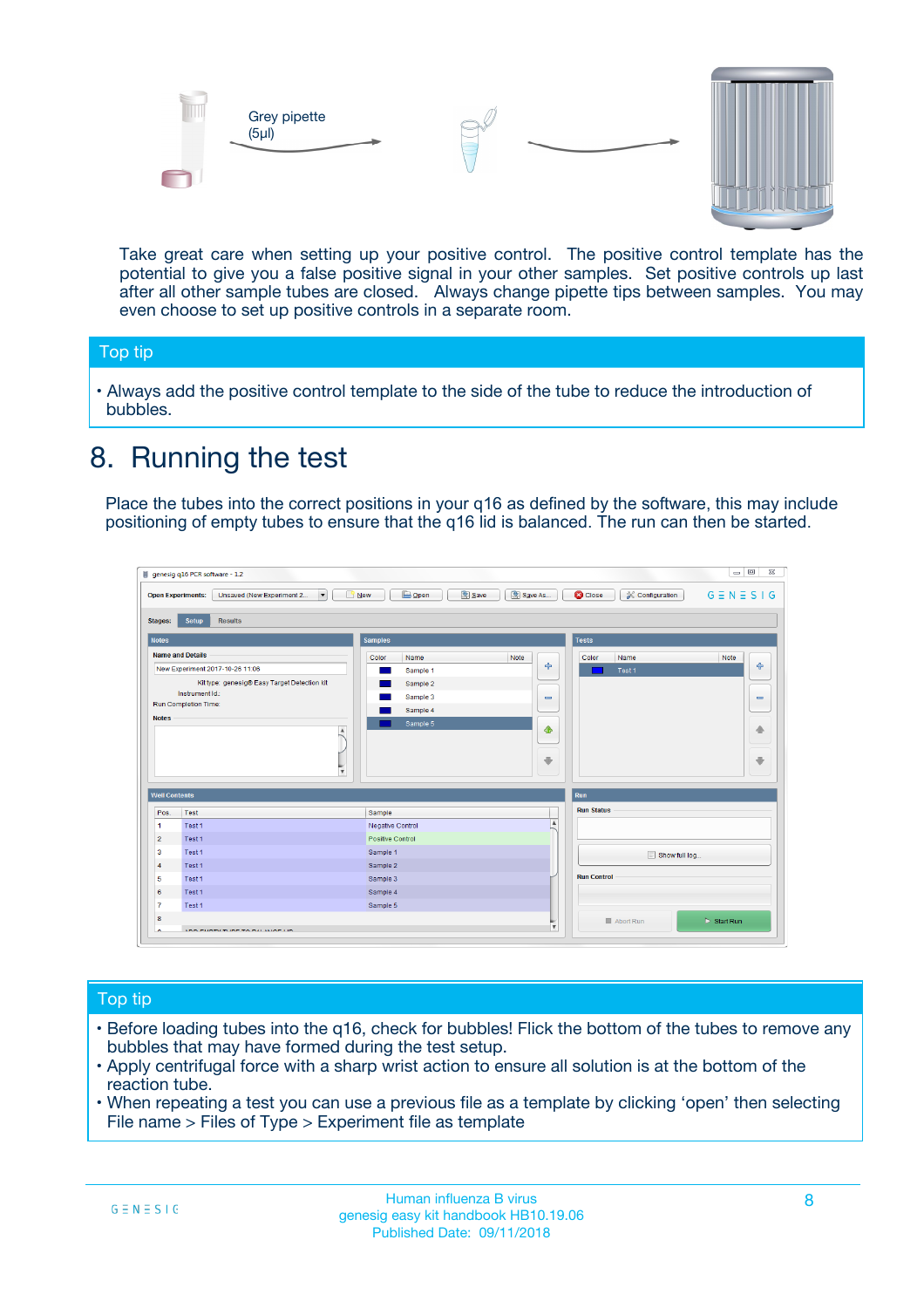### What do my results mean?

Analysis of your data is carried out automatically by the genesig q16. The following information is designed to help you fully understand a result or to troubleshoot:

### "Positive"

#### **Explanation**

Your sample has produced a positive result. Your target of interest is present and you can use the reported quantity.

### "Negative"

#### **Explanation**

Your sample has produced a negative result. The target is not present in your sample.

### "Test contaminated"

#### **Explanation**

The Negative Control should be completely free of any DNA/RNA. If you see this error message it means that at some point during the setup, the Negative Control has been contaminated with DNA/RNA and has given a positive signal. This contamination has invalidated the test. The Positive Control and your test samples are both possible sources of contaminating DNA/RNA. The genesig q16 reaction tubes from previous runs will also contain very high amounts of DNA so it is important that these are carefully disposed of after the run is completed and NEVER OPENED. It may be the case that your kits have become contaminated which will lead to the same problem occurring repeatedly.

#### **Solutions**

1. Clean your working area using a commercial DNA remover solution to ensure the area is DNA free at the start of your run and re-run the test.

2. If the problem persists then the kit has become contaminated and it will have to be discarded and replaced with a new kit. When you open the new kit, run a simple test to show that changing the kit has solved the problem. Prepare a test which includes only the Positive Control, the Negative Control and one 'mock sample'. For the 'mock sample' add water instead of any sample RNA. The result for the Negative Control and the mock sample should be negative indicating that contamination is no longer present.

#### **Preventive action**

An ideal lab set-up has a 'Clean area' where the test reagents are prepared and a 'sample area' where DNA/RNA samples and the Positive Control template are handled. The best workflow involves setting up all the test components (excluding the positive control template) in the clean area and then moving the tests to the sample area for sample and Positive Control addition. If this method is followed then the kit components are always kept away from possible sources of contamination. For extra security the Negative Control can be completely prepared and sealed in the clean area. All work areas should be decontaminated regularly with DNA remover.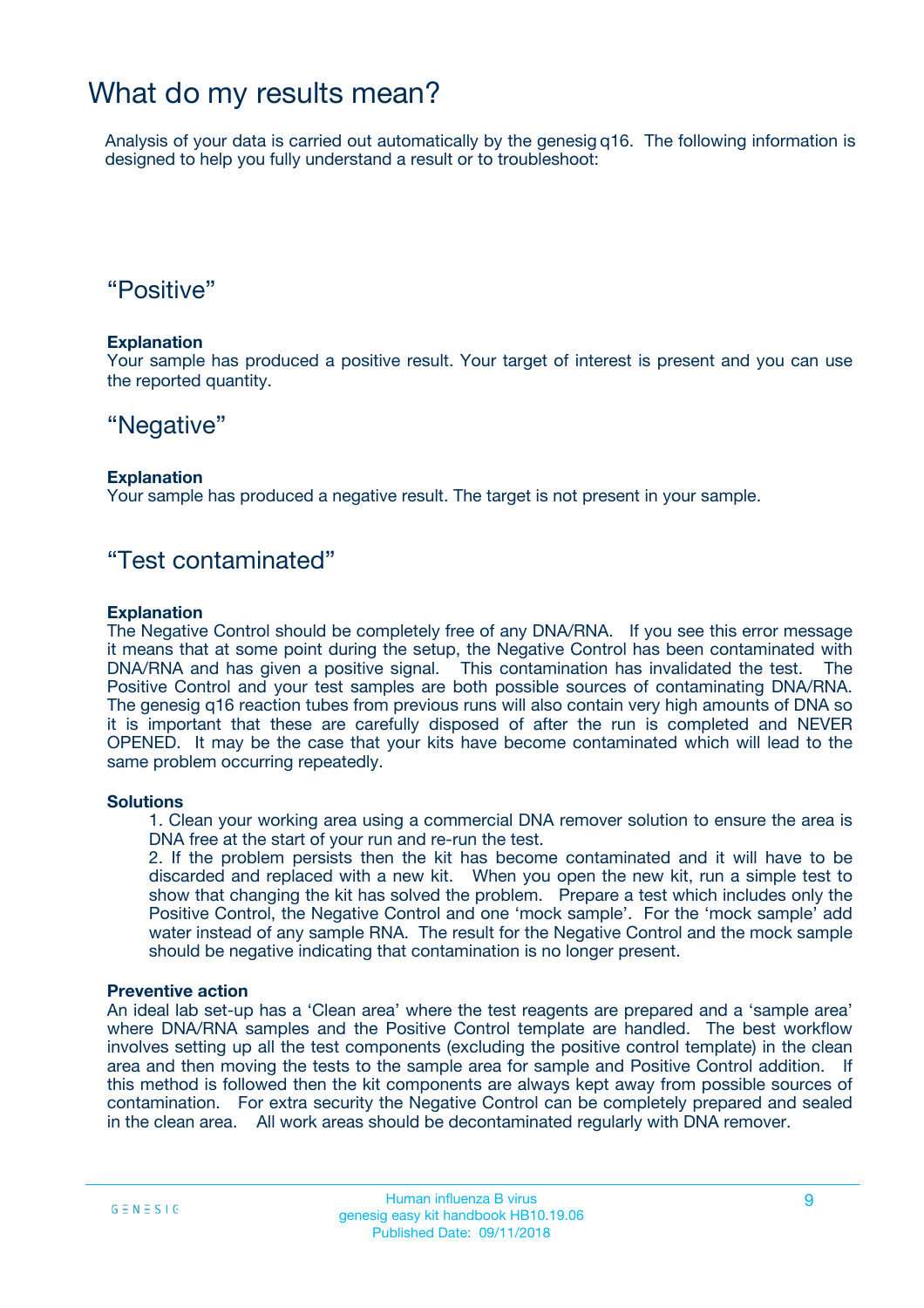### "Sample preparation failed"

#### **Explanation**

The test has failed because the quality of the sample was not high enough. The Internal Extraction Control component identifies whether the sample has been prepared correctly and is of suitable quality. This error message means that this quality control test has failed and the sample quality is not high enough for analysis.

#### **Solutions**

1. Check the sample preparation protocol for any user errors then repeat.

2. Poor quality samples can result from overloading the sample preparation protocol with too much starting material. Try reducing the amount of starting material then repeat.

3. Failing to add the Internal Extraction Control RNA to your sample during the sample preparation protocol can also lead to a reported result of "sample preparation failed". Ensure that this step has not been overlooked or forgotten. If your samples are derived from an archive store or from a process separate from your genesig Easy extraction kit; you must add 5µl of Internal Extraction Control RNA into each 0.5ml of your sample to make it suitable for use on the q16.

### "Positive result, poor quality sample"

#### **Explanation**

The test is positive so if you are only interested in obtaining a 'present or absent' answer for your sample then your result is reliable. However, the test contains an Internal Extraction Control component that identifies if the sample is of high quality. This quality control test has failed and the sample is not therefore of high enough quality to accurately calculate the exact copy number of RNA present. If you require quantitative information for your sample then proceed with the solutions below.

#### **Solutions**

1. For appropriate solutions, read the "Sample preparation failed" section of this handbook.

### "Test failed"

#### **Explanation**

The test has failed because the Positive Control has not worked. The Positive Control is present to show that all aspects of the test are working correctly together. When this control test fails, the test as a whole is invalidated. This finding indicates that a problem has occurred in the reaction set-up part of the experiment and has nothing to do with sample preparation.

#### **Solutions**

- 1. Check the entire workflow and test set-up to look for any user errors, then repeat the test e.g. have the right colour pipettes and solutions been used with the correct tubes?
- 2. Ensure the positive and negative controls are inserted into the correct wells of your q16.

3. A component of the test may have 'gone off' due to handing errors, incorrect storage or exceeding the shelf life. When you open a new kit, run a simple test to show that changing the kit has solved the problem. Prepare a test which includes only the Positive Control, the Negative Control and one 'mock sample'. For the 'mock sample' add internal control template instead of any sample RNA. If the Positive Control works, the mock sample will now be called as a negative result.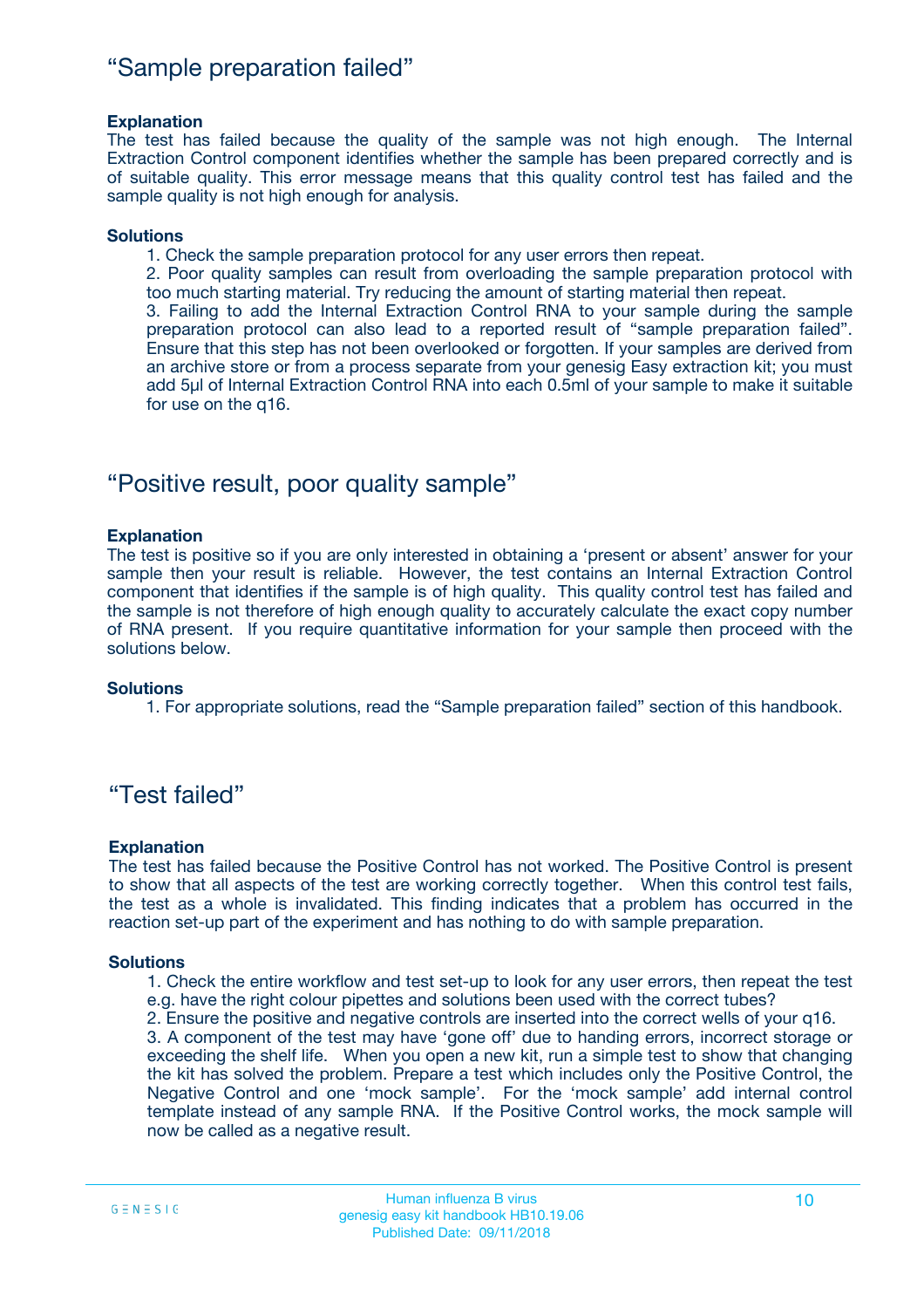### "Test failed and is contaminated"

#### **Explanation**

The Positive Control is indicating test failure, and the Negative Control is indicating test contamination. Please read the "Test Failed" and "Test contamination" sections of this technical support handbook for a further explanation.

#### **Solution**

1. For appropriate solutions, read both the "Test failed" and "Test contaminated" sections of this handbook.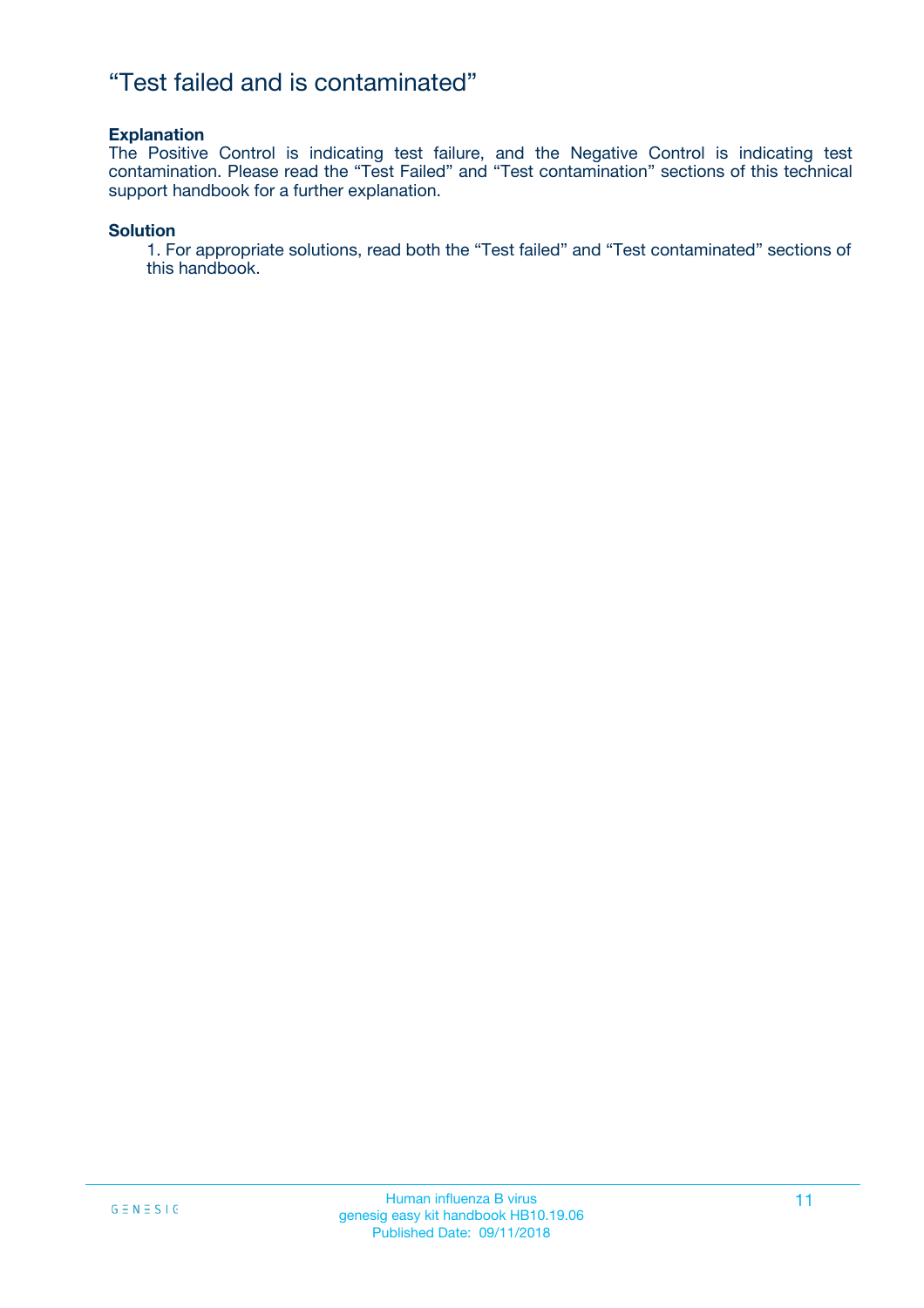## Human influenza B virus

Influenza, commonly known as the flu, is an infectious disease of birds and mammals caused by an RNA virus of the family Orthomyxoviridae (the influenza viruses). In people, common symptoms of influenza are fever, sore throat, muscle pains, severe headache, coughing, and weakness and fatigue. In more serious cases, influenza causes pneumonia, which can be fatal, particularly in young children and the elderly. Although the common cold is sometimes confused with influenza, it is a much less severe disease and caused by a different virus. Similarly, gastroenteritis is sometimes called "stomach flu" or "24-hour flu", but is unrelated to influenza.

Typically, influenza is transmitted from infected mammals through the air by coughs or sneezes creating aerosols containing the virus, and from infected birds through their droppings. Influenza can also be transmitted by saliva, nasal secretions, feces and blood. Infections either occur through direct contact with these bodily fluids, or by contact with contaminated surfaces. Flu viruses can remain infectious for over 30 days at 0°C (32°F) and about one week at human body temperature, although they are rapidly inactivated by disinfectants and detergents.

Flu spreads around the world in seasonal epidemics, killing millions of people in pandemic years and hundreds of thousands in non-pandemic years. Three influenza pandemics occurred in the 20th century—each following a major genetic change in the virus—and killed tens of millions of people. Often, these pandemics result from the spread of a flu virus between animal species. Since it first killed humans in Asia in the 1990s a deadly avian strain of H5N1 has posed the greatest influenza pandemic threat. However, this virus has not yet mutated to spread easily between people.

Influenzavirus B is a genus in the virus family Orthomyxoviridae. The only species in this genus is called "Influenza B virus". Influenza B viruses are only known to infect humans and seals, giving them influenza. This limited host range is apparently responsible for the lack of Influenzavirus B caused influenza pandemics in contrast with those caused by the morphologically similar Influenzavirus A as both mutate by both genetic drift and reassortment.

Further diminishing the impact of this virus in man, influenza B viruses evolve slower than A viruses and faster than C viruses. Influenzavirus B mutates at a rate 2-3 times lower than type A. However, influenza B mutates enough that lasting immunity is not possible.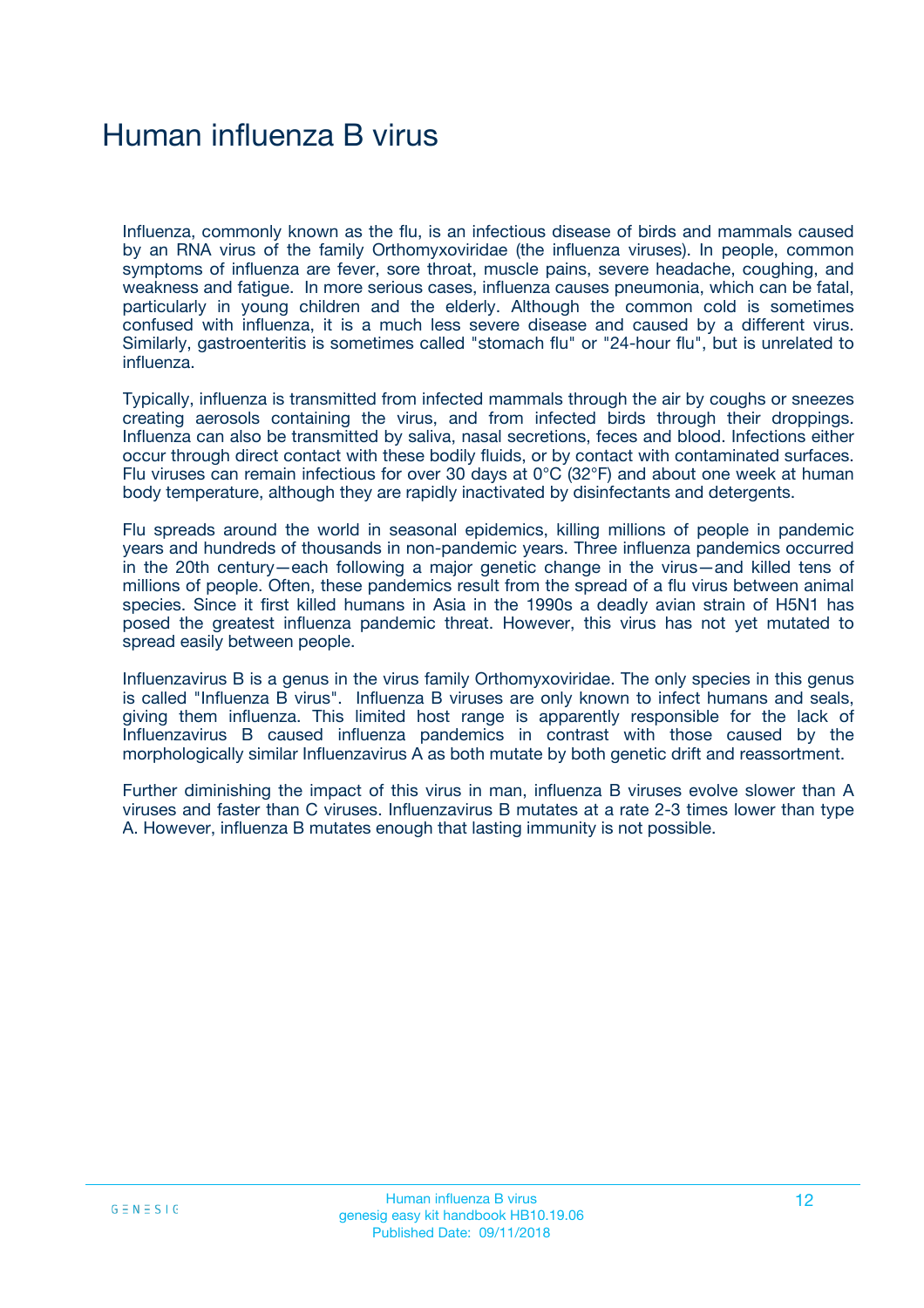## **Specificity**

The Primerdesign genesig Kit for Human influenza B virus (FluB) genomes is designed for the in vitro quantification of FluB genomes. The kit is designed to have a broad detection profile. Specifically, the primers represent 100% homology with over 95% of the NCBI database reference sequences available at the time of design.

The dynamics of genetic variation means that new sequence information may become available after the initial design. Primerdesign periodically reviews the detection profiles of our kits and when required releases new versions.

The primers have 100% homology with over 95% of reference sequences contained in the NCBI database and therefore have a very broad quantification profile. However, due to the inherent instability of RNA viral genomes, it is not possible guarantee quantification of all clinical isolates.

If you require further information, or have a specific question about the detection profile of this kit then please send an e.mail to enquiry@primerdesign.co.uk and our bioinformatics team will answer your question.